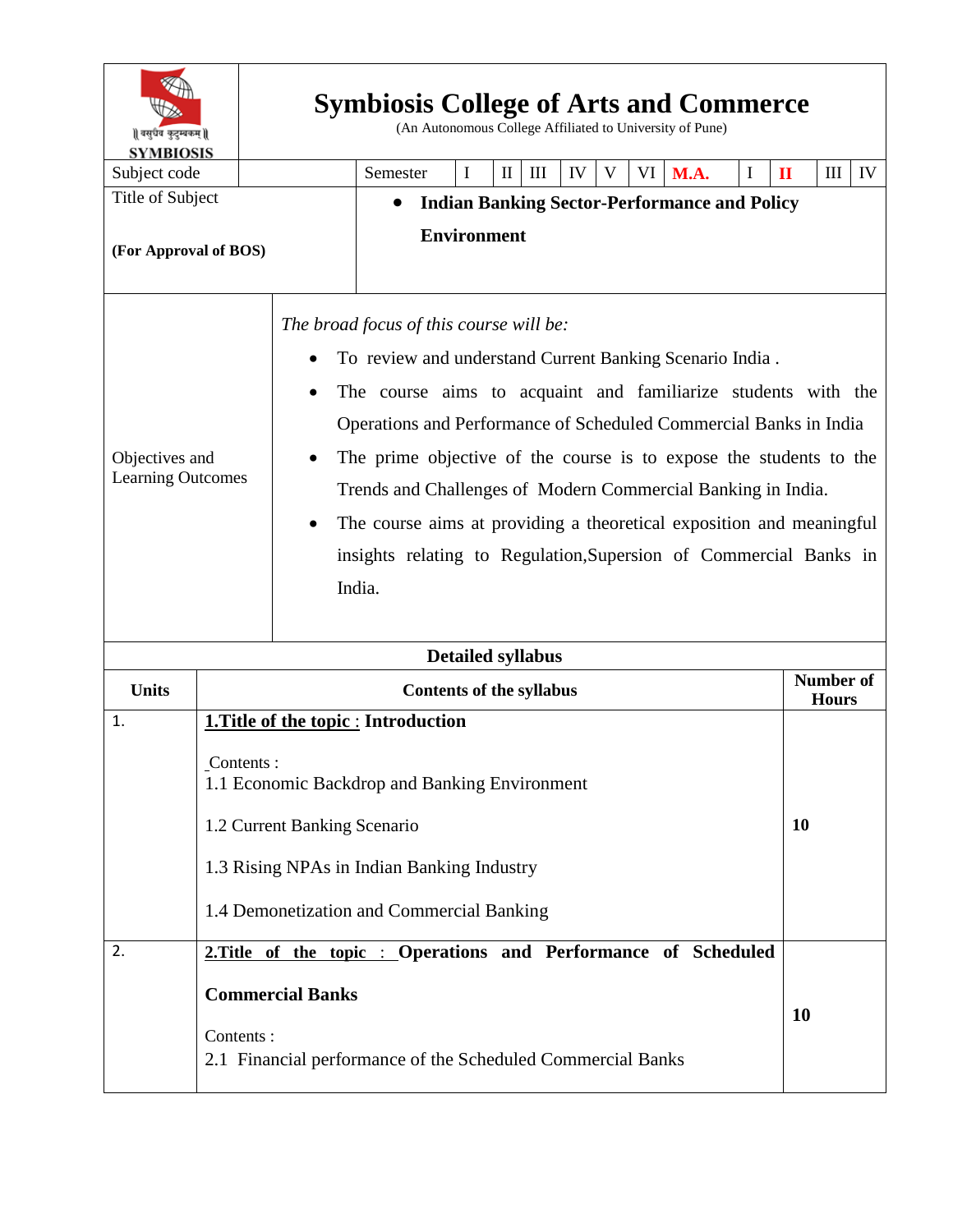|    | 2.2 Credit Delivery and Financial Inclusion                                     |    |  |  |  |  |
|----|---------------------------------------------------------------------------------|----|--|--|--|--|
|    | 2.3 Retail credit                                                               |    |  |  |  |  |
|    | 2.4 Credit to sensitive sectors                                                 |    |  |  |  |  |
| 3. | <b>3. Title of the topic : Modern Trends in Commercial Banking</b><br>Contents: |    |  |  |  |  |
|    | 3.1 New initiatives in the Banking sector                                       |    |  |  |  |  |
|    | 3.2 Human Resource Perspective                                                  | 20 |  |  |  |  |
|    | 3.3 Social Responsibility                                                       |    |  |  |  |  |
|    | 3.4 Fin Tech and Digital Innovation                                             |    |  |  |  |  |
|    |                                                                                 |    |  |  |  |  |
|    | 4. Title of the topic: Regulation, Supervision and Legal Aspects for            |    |  |  |  |  |
|    | <b>Banks</b>                                                                    |    |  |  |  |  |
|    | Contents:<br>4.1 Rationale for Regulation                                       |    |  |  |  |  |
| 4. | 4.2Department of Banking Regulation and Supervision                             | 20 |  |  |  |  |
|    | 4.2 Banking Regulation in India                                                 |    |  |  |  |  |
|    | 4.2.1 RBI Act 1934                                                              |    |  |  |  |  |
|    | 4.2.2 Banking Regulation Act 1949                                               |    |  |  |  |  |
|    | <b>Total Number of Lectures</b>                                                 | 60 |  |  |  |  |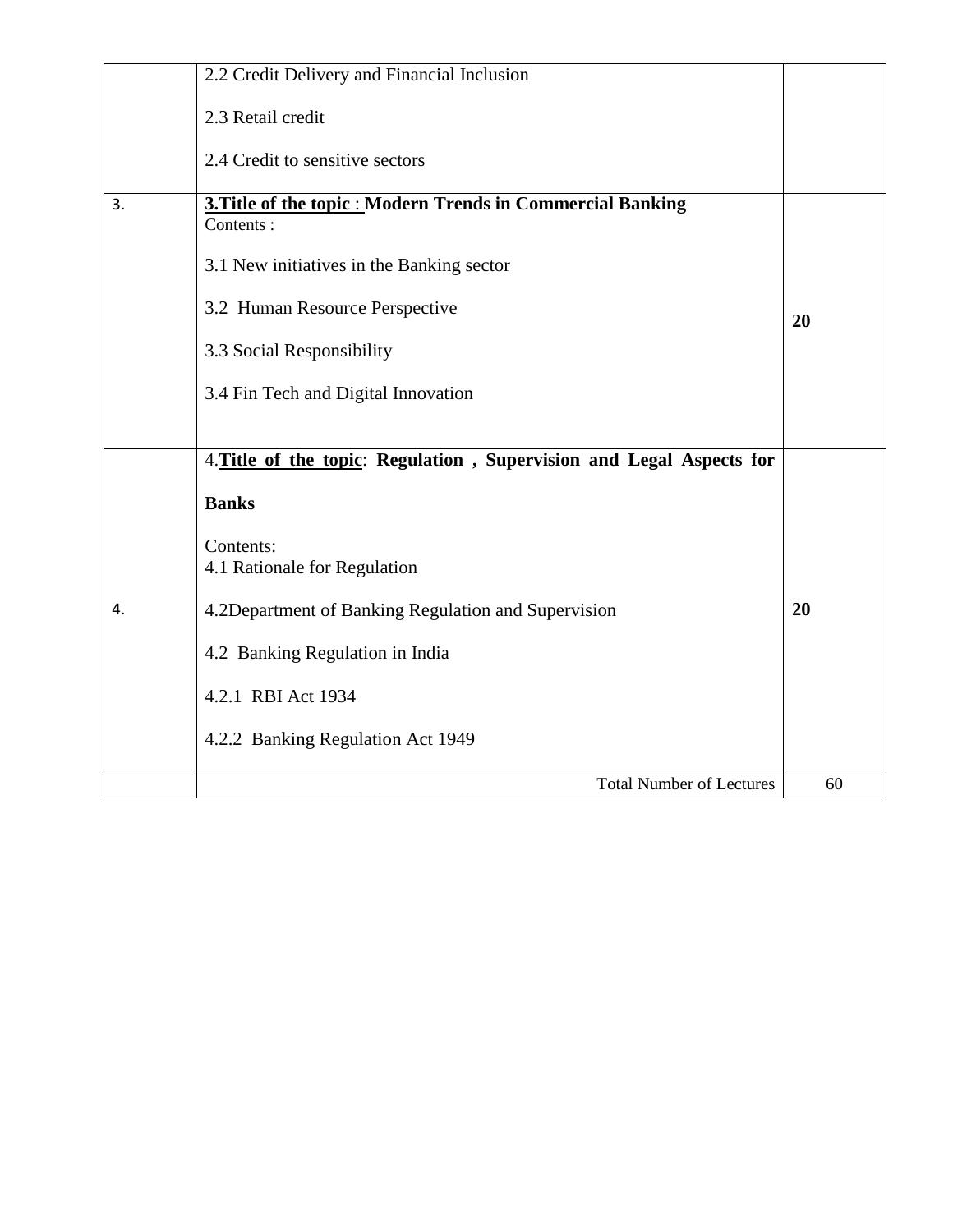## **Suggested Reference Books**

BharatiPathak (2011) The Indian Financial System : Pearson Education Publication New Delhi Bhattacharaya, B.B., Financial Reforms and Financial Development in India, Institute of Management Technology, New Delhi

Bhole, L.M. (2008), Financial Institutions and Markets; Tata McGraw Hill Company Ltd., New York.

Chandra, P. (1997), Financial Markets, (4th Edition), Tata McGraw Hill, New Delhi.

Desai Vasant, Money and Central Banking, Himalaya House, Mumbai.

Gupta, S.B., Monetary Economics, Institutions, Theory and Policy, S.Chand& Co., New Delhi.

Hanson, J.A. and S. Kathuria (Eds.) (1999), India : A Financial Sector for the Twenty-first Century, Oxford University, Press, New Delhi.

Khan, M.Y. (1996), Indian financial System, Tata McGraw Hill, New Delhi.

MachiRaju, M.R. (1999), Indian Financial Systems, Vikas Publishing, New Delhi.

Prasad, K.N. (2001), Development & India"s Financial Systems, sarup& Sons, New Delhi.

Shekhar, S.L.N., Modern Banking, Monetary Policy and Finance, Deep and Deep Publications, New Delhi.

Srivastava R.M. and Divya Nigam 2001– Management of Indian Financial Institutions, Oxford Universitypress, New Delhi.

Sundharam, K.P.M., Money, Banking, Trade and Finance, S.Chand& Co., New Delhi

Kapoor,G.P,Commercial Banking

Uppal, RK,& Bishnupriya N, Modern Banking in India, New Century Publications, New Delhi

Guruswamy,S., Banking in the New Millenium, New Century Publications, New Delhi

## **Reports and Bulletin**

Reserve Bank of India, Report on Trends and Progress of Banking in India.

Reserve Bank of India, Report on Currency and Finance (Annual), Mumbai

Reserve Bank of India Annual Report